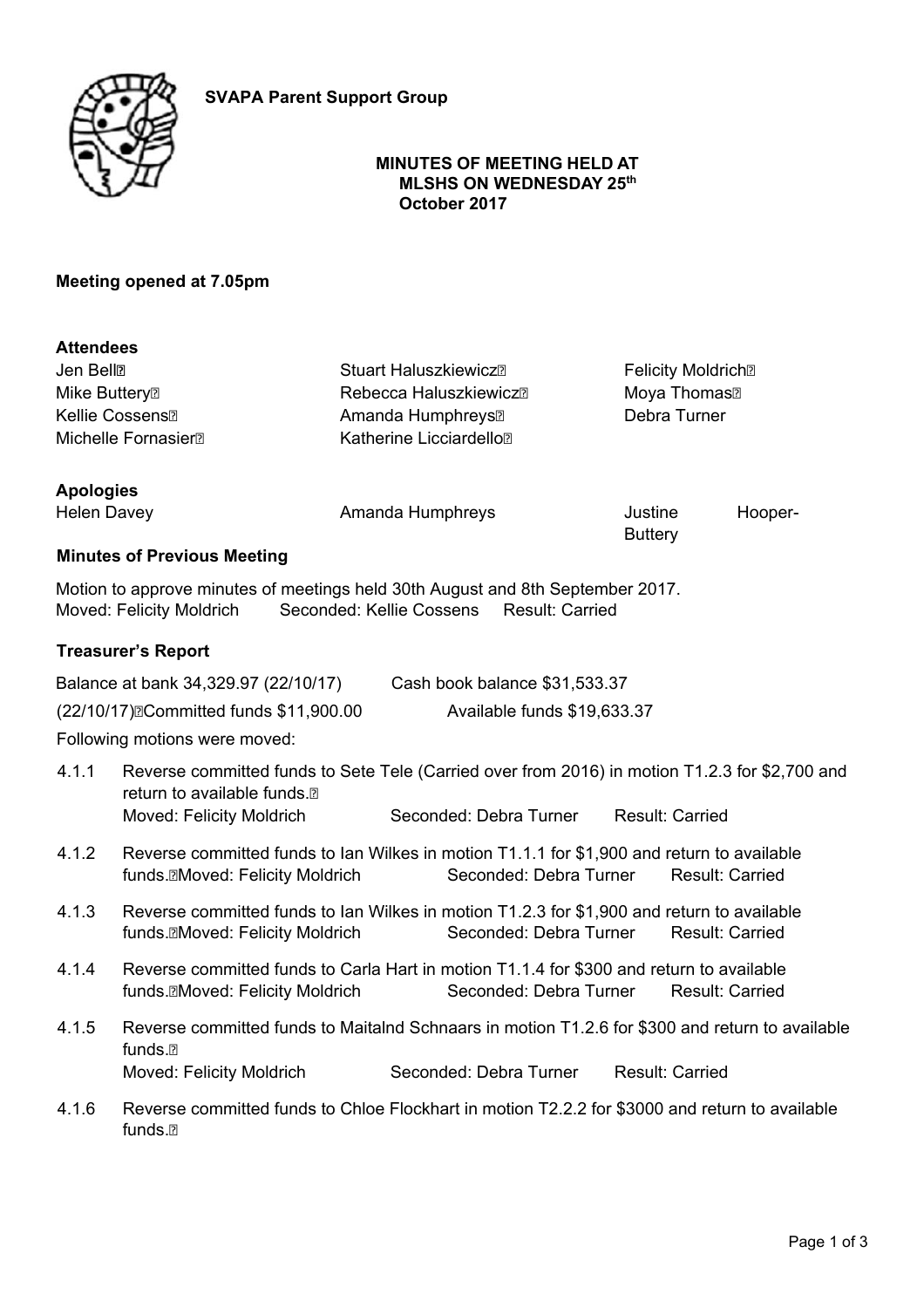Moved: Felicity Moldrich Seconded: Debra Turner Result: Carried

- 4.1.7 Reverse committed funds to Maths Through Movement in motion T2.2.3 for \$600 and return to available funds ? Moved: Felicity Moldrich Seconded: Debra Turner Result: Carried
- 4.1.8 Reverse committed funds to Chloe Flockhart for materials in motion T2.2.4 for \$1,200 and return to available funds. Moved: Felicity Moldrich Seconded: Debra Turner Result: Carried
- 4.1.9 Reverse committed funds to Morning Tea Workshop in motion T3.2.1 for \$90.10 and return to available funds.<sup>[9]</sup> Moved: Felicity Moldrich Seconded: Debra Turner Result: Carried
- 4.1.10 Provide payment of \$953.70 to Felicity Moldrich for reimbursement of payment for Flash Uniforms invoice of \$953.70. This motion supersedes previous motions 2.1.6 and 3.3.1.<sup>®</sup> Moved: Mike Buttery Seconded: Michelle Fornasier Result: Carried

### **Teacher's Report SVAPA Camp 2018 and MLSHS Calendar**

Current 7-8 Camp date clashes with the return to Perth of staff on the International Tour in 2018. Year. New date is 28th - 30th October 2018.

## **SVAPA PSG Functions**

The details of any function, fundraising event etc. arranged by the SVAPA PSG is to be forwarded to the MLSHS P&C Committee for approval prior to event date to ensure insurance cover.

#### **Year 7 Workshop**

Year 7 workshop is this weekend on 28th October

#### **Ramshackle and Kitsch**

Potential for workshop with staff and/or performance at Soiree. Moya to discuss with Mike Camilleri.

## **Technology / Television / Mounting**

School is to provide 2 mounted smart TV's for use by SVAPA. Moya to provide proposal for a camera, printer, workstation (iMac) for self directed use by students. Apple TV to be use to connect workstation/ student laptops etc.

#### **Scaffold Trees**

Moya mentioned that it has been discussed that SVAPA will purchase lighting scaffold trees from a production at WAAPA early next year

#### **Year 9 Production -** *Tiny Works*

Year 9 production this year is *Tiny Works* which is a performance where two students perform in front of an audience of one.

Programme is divided into 3 groups A / B / C with an small audience capacity of 45 people.

Dates 3rd Dec 1:30-4:30 Dress Rehearsal, 6:30 Preview. Main performances from Mon 4th to Wed 6th of December.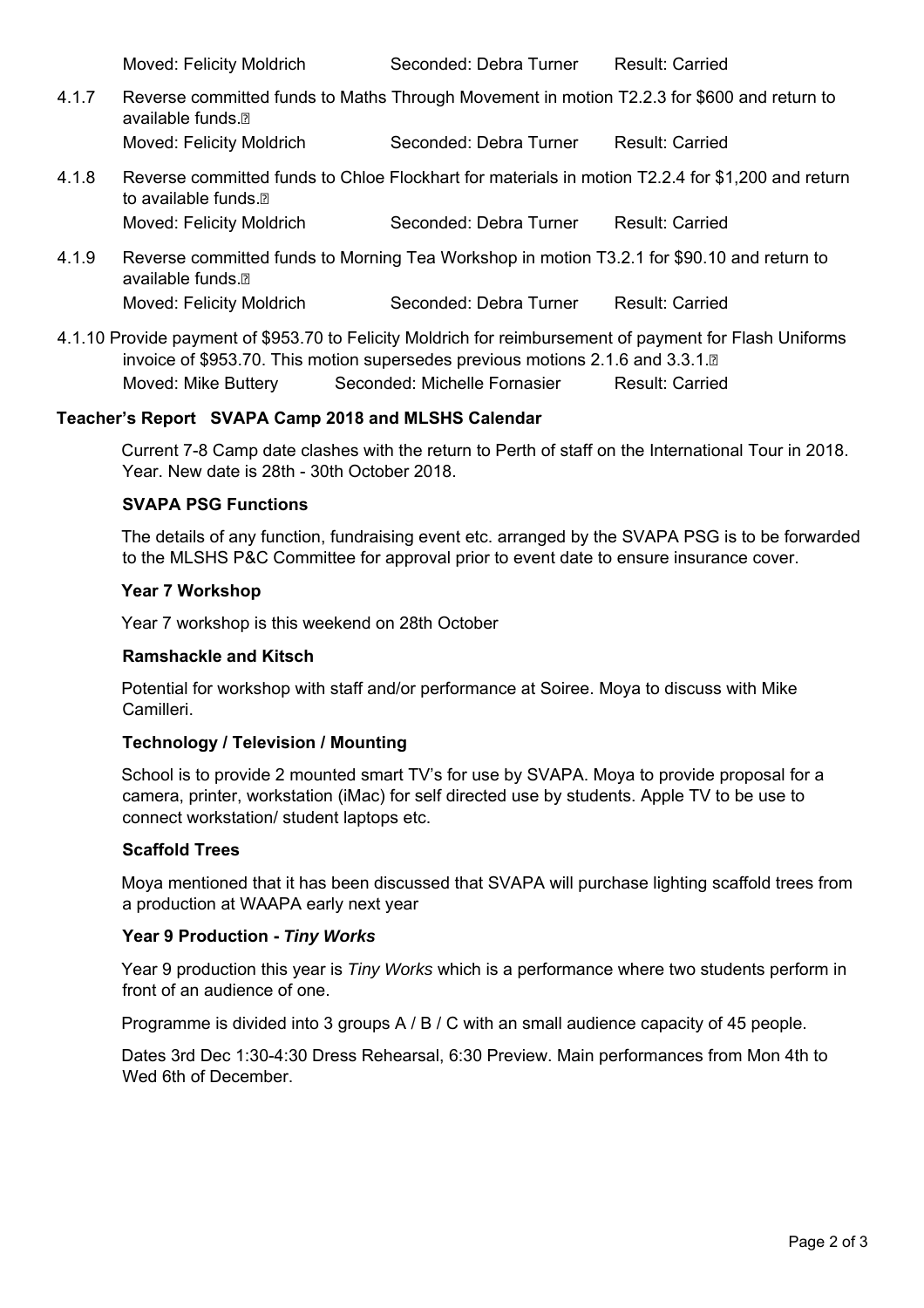### **Welcome Night - 14th November**

Welcome night is for new SVAPA parents to be introduced to the school, staff, parents and students. Mike Camilleri, Arts Captains, PSG parents to present and/or mingle.

4.1.11 Provide payment of up to \$250 for the supply of food platters and alcohol at the Welcome NightMoved: Felicity Moldrich Seconded: Rebecca Haluszkiewicz Result: Carried

PSG Flyer was reviewed. Support goals for 2018 are Production Support, Excursions, Mentors

iPad to be provided to gather email details for PSG by Felicity Moldrich

Mike Buttery to provide *mailchimp* landing page

SVAPA T-Shirt orders to be taken on the night. Based on current design for \$25 to be provided early in Term 1, 2018.

### **General Business Alumni**

Moya Thomas is school Alumni programme with regard to SVAPA alumni.

### **Notable Person Talk per Term**

Currently on hold due to commitment load.

#### **2018 Bags**

Artwork for the 2018 Bags is to be done by Will Moldrich. Artwork due at the end of the year with production to be sometimes in 2018.

#### **New Theatre Sub-Committee**

Rebecca Haluszkiewicz noted that there is a New Theatre Sub-Committee formed as part of the P&C. This has the support of the school and it is intended to gather information and promote an application for funding to the State Goverment.

Moya Thomas noted that this could also be a shared facility with WAAPA

#### **Whole School Production**

Moya Thomas noted that with a permanent and an additional staff position for SVAPA next year there is the potential to produce a 'Whole of School' production in 2018.

#### **Intergenerational Performance**

Rebecca Haluszkiewicz noted the potential for SVAPA students to interview and then provide intergenerational performances for residents at a Bethanie nursing home. Suggestion was for interviews in March 2018 and performances in November. Based on '*My Festival*' (UK).

## **Meeting closed 8:25 pm**

Next Meeting 7 pm Wednesday 25th November 2017